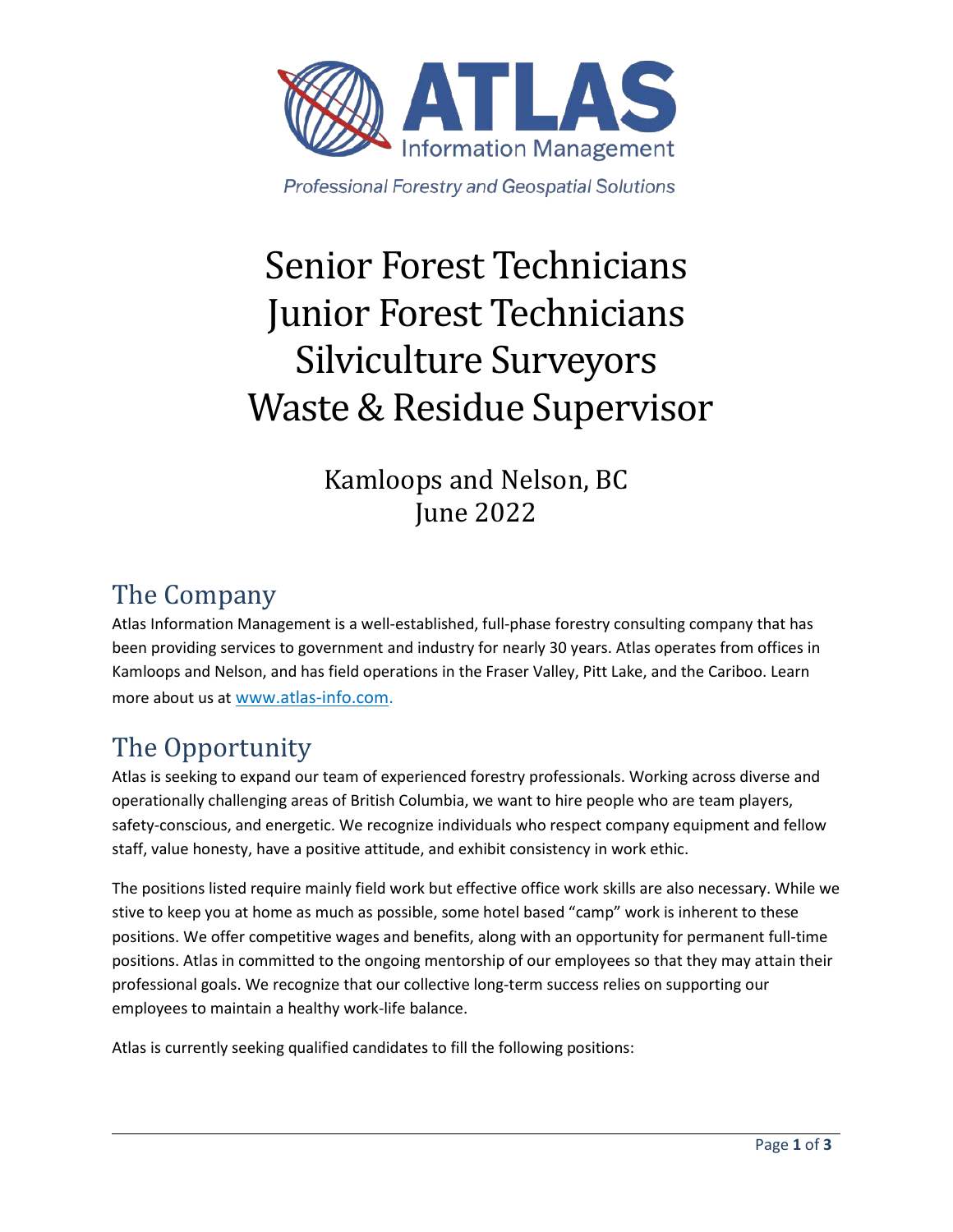### Senior Forest Technicians – Kamloops & Nelson

Senior forest technicians work with project managers to provide field-based leadership in developing cutblocks and roads. Previous forestry experience is required. Registration with the ABCFP is preferred.

#### **Example duties:**

- road layout;
- cutblock layout (conventional and cable);
- riparian assessments;
- appraisal information collection; site plan data collection.
- GPS traversing;
- timber reconnaissance;
- timber cruising;
- waste and residue surveys;
- 
- Junior Forest Technicians Nelson

Junior Forest Technicians support Senior Forest Technicians in undertaking technical tasks associated with cutblock and road development. Previous forestry experience is preferred but not mandatory. Previous experience working out in the woods is an asset.

**Example duties** include aspects of those described for the Senior Forest Technician, depending on employee experience and aptitude.

### Silviculture Surveyors – Kamloops

Silviculture Surveyors assist the Silviculture Supervisor to carry-out field based silviculture surveys and compile survey results. Previous silviculture survey experience is required. Silviculture Surveyor Accreditation with the BC Ministry of Forests is highly preferred, or willingness to take the accreditation course. Further, registration with the ABCFP is preferred.

#### **Example duties:**

- planting supervision;
- regeneration surveys;
- planting pay plots;
- free-growing surveys.

• green-up surveys;

#### Waste & Residue Supervisor – Kamloops

The Waste & Residue Supervisor will provide leadership and project management for all office and field aspects of the waste & residue program. Previous waste and residue experience is required, however other directly relatable forestry experience (e.g. cruising, scaling, surveying) will be considered for the right candidate. Registration with the ABCFP is highly preferred.

### Your Qualifications

Each candidate has a unique background and skillset. Atlas will fairly consider all candidates. Preferred qualifications are listed below:

- completion of (or enrolment in) a post-secondary diploma or degree program in forestry or a related field;
- registration as a professional or trainee with the ABCFP or interest in seeking future registration;
- a strong work ethic and the ability to work with limited direct supervision;